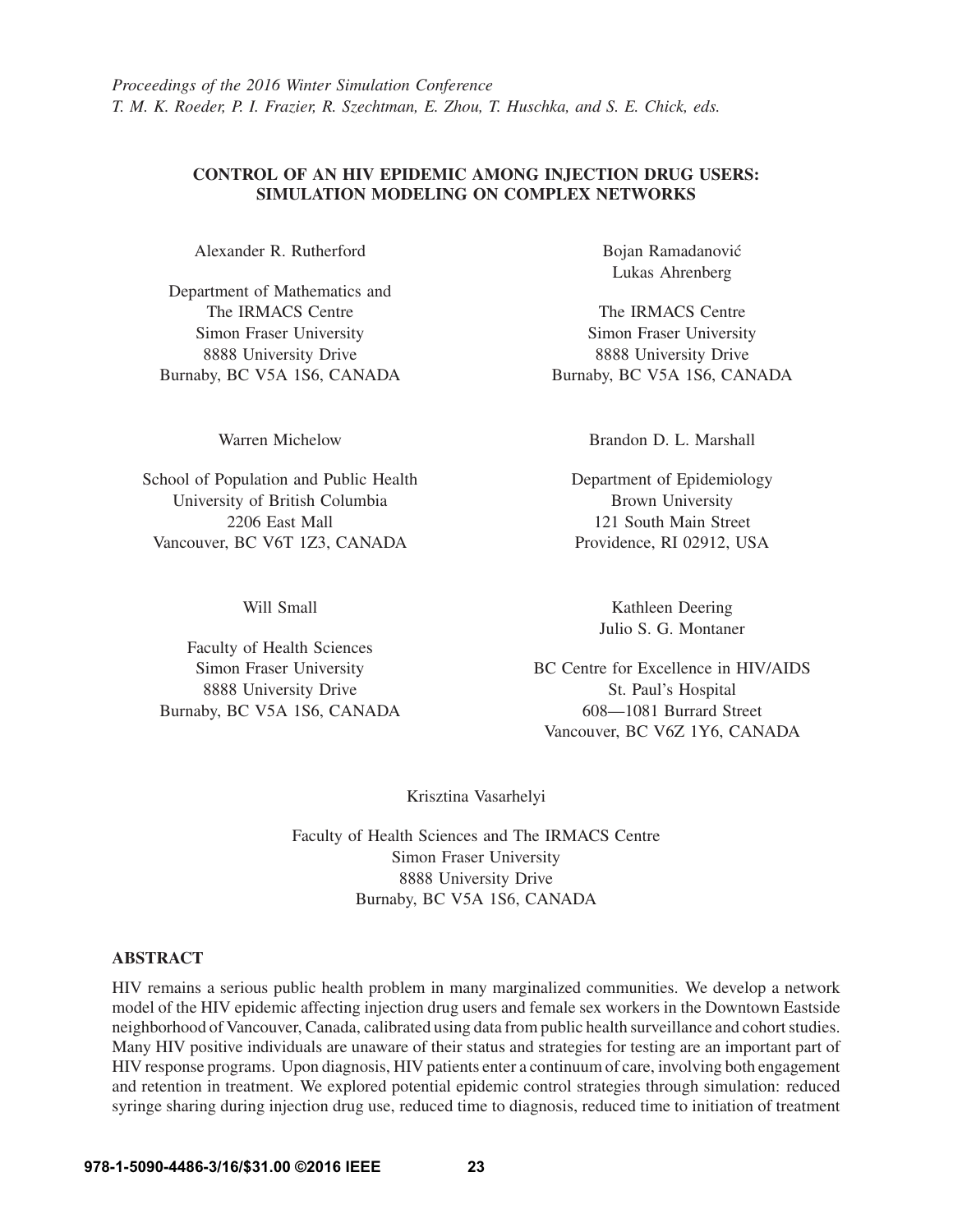following diagnosis, and improved retention in treatment. We find that syringe sharing, HIV testing, and retention in treatment significantly impact HIV prevalence. Close connections between syringe sharing and sexual networks deserve attention as important avenues for rapid HIV transmission.

### 1 INTRODUCTION

Human immunodeficiency virus infection (HIV) continues to be a major health threat in low and middleincome countries worldwide and severely affects many marginalized communities in high-income countries. Multiple epidemic drivers and barriers limiting the effectiveness of interventions can create complex problems for epidemic control programs. This poses many challenges for developing models to analyze potential response strategies. We address these challenges in the context of the HIV epidemic in the Downtown Eastside (DTES) neighborhood of Vancouver, Canada by developing a detailed large-scale network model of the HIV epidemic among people who inject drugs and women involved in sex work in this community.

Vancouver's Downtown Eastside, which is one of the poorest urban neighborhoods in Canada, experienced an explosive outbreak of HIV infection in the mid 1990s, due to widespread sharing of syringes among people who inject drugs. In a community of approximately 16,000 individuals, it is estimated that there were around 4,700 injection drug users (Buxton 2005) and that between a third and over half of women who inject drugs were involved in sex work (Strathdee et al. 1997, Tyndall et al. 2002). The HIV epidemic peaked in 1996 at an estimated 18.6 new infections per 100 person-years (Strathdee et al. 1997). (This unit of disease incidence is defined to be the number ofnew infections in a group of 100 susceptible individuals per year.) Harm reduction measures were implemented and access to treatment improved to address the outbreak. A syringe exchange program was expanded and North America's first supervised injection facility (Insite) opened in 2003. Syringe sharing dropped from 40% to 5% over the following decade (Kerr et al. 2010), because of the complete elimination of syringe sharing within the supervised injection facility and ready access to sterile syringes outside of it.

Combination antiretroviral therapy (ART) was introduced in 1996 and treatment coverage increased steadily in the DTES thereafter. ART suppresses viral replication when taken consistently and this reduces symptoms of HIV infection. Low levels of circulating virus in the blood and bodily fluids drastically reduce the risk of HIV transmission (Cohen et al. 2011). This effect of ART on HIV transmission is the rationale for the Treatment as Prevention public health strategy, which has become a foundation of global HIV policy (Montaner et al. 2014). The robust public health response in the DTES significantly reduced new HIV infections and stabilized the epidemic (Montaner et al. 2014). However, addiction, poverty, homelessness, food insecurity, and related challenges continue to drive sex work and injection drug use in the DTES. The community remains vulnerable to HIV infection.

The goal of our analysis is to inform the improvement of the HIV control program in the DTES. We developed a detailed social network model of the community, which included people who inject drugs and female sex workers. Network modeling enabled us to consider the complex context and multitude of interacting factors that drive the epidemic and influence the effectiveness of interventions. Detailed data on the social network structure for the DTES were not available. However, the network structure was based on published results for injection drug user and sexual networks (Liljeros et al. 2001, Schneeberger et al. 2004, Dombrowski et al. 2013). The modeling process was informed by extensive consultations with clinicians, epidemiologists, ethnographers, and HIV service providers who work in close collaboration with communities represented in this study. They contributed expertise in a variety of social and structural determinants that shape HIV risk, prevention, and treatment. Surveillance data and data from cohort studies were provided by the British Columbia (BC) Centre for Excellence in HIV/AIDS, the BC Centre for Disease Control and Vancouver Coastal Health regional health authority, which oversee delivery of HIV services and surveillance in the DTES. We used network simulations of harm reduction interventions and expansion of ART coverage to determine the potential impact of these programs on the epidemic, measured as changes in equilibrium HIV prevalence.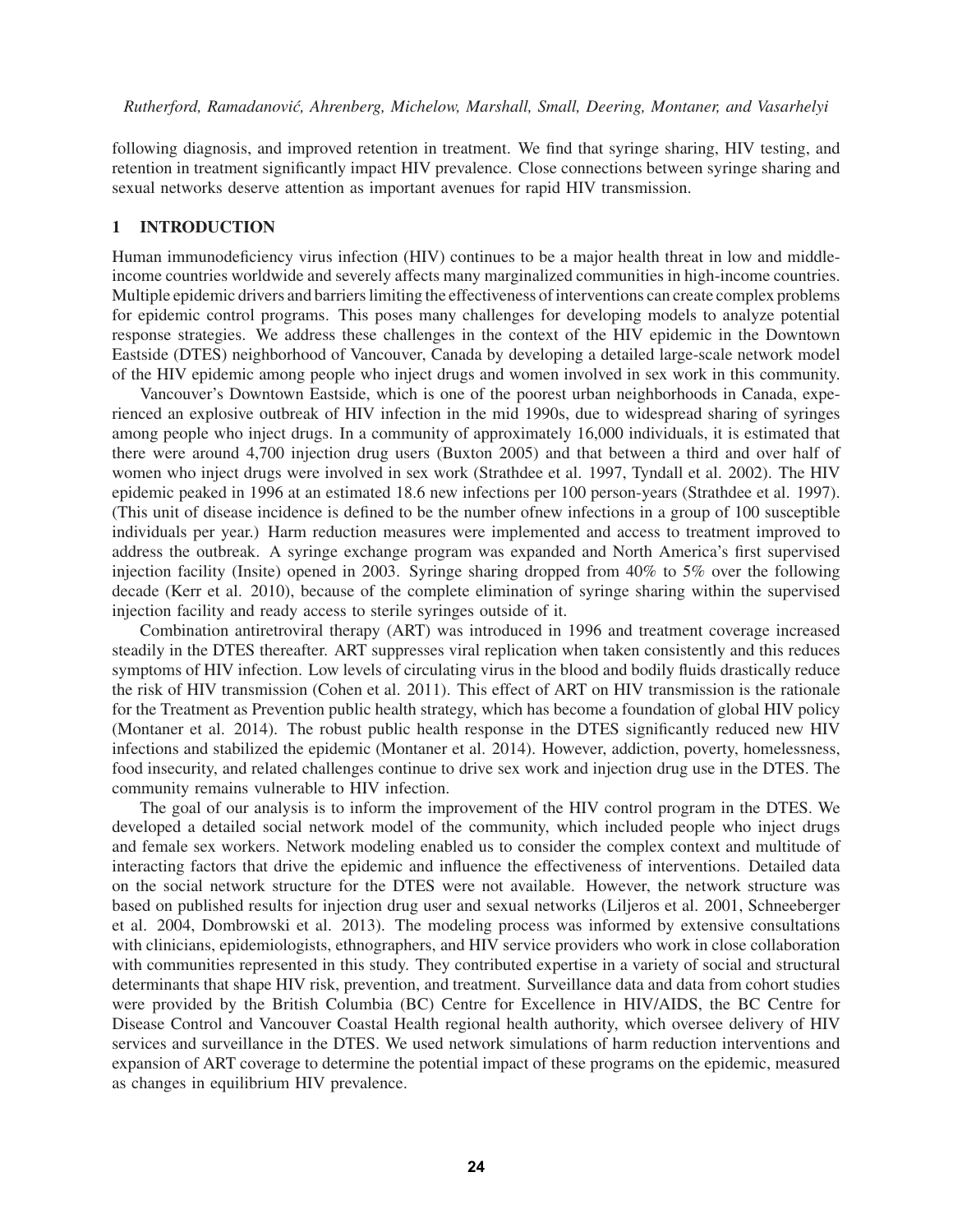#### 2 MODEL DEVELOPMENT PROCESS

### 2.1 Injection Drug Use in Vancouver's Downtown Eastside

There was a confluence of many policy, social, and economic factors in Vancouver's Downtown Eastside neighborhood that resulted in it becoming "a vortex of drug-related harm", which led to to an explosion of HIV and hepatitis C infection (Wood and Kerr 2006). The DTES is a poor, inner-city neighborhood with a concentration of low-income accommodations that became a focal point in the city's drug market and sex trades. Injection drug use in the DTES typically involves stimulants and opioids. Stimulants such as cocaine, crack cocaine (or "crack"), and methamphetamine (or "crystal meth") are typically injected more frequently than opioids due to their shorter period of action, resulting in an increased risk for HIV transmission (Tyndall et al. 2003). The most commonly used opioids are heroin and diverted prescription opioids (e.g., Percocet, dilaudid, morphine, Tylenol 3 & 4, Oxycontin, fentanyl, methadone) (UHRI 2003).

We briefly mention here some factors that informed our understanding of HIV risk in the DTES. Intense periods of high frequency drug use—usually injection of stimulants such as cocaine—is called "bingeing" and is an important risk behavior associated with increased syringe sharing (Wood et al. 2002) and HIV transmission (Miller et al. 2006). Single-room-occupancy hotels (SROs) are one of the primary forms of accommodation available in the DTES to low-income drug users and are notable for their unsanitary conditions, overcrowding, and rampant drug use. "Running partners" represent significant social relations where two or more drug users have an arrangement to share drugs, use together, and to rely on each other for assistance in the drug scene. Running partners potentially engage in higher risk behaviors among themselves than with others. Women who use drugs are at higher risk for HIV infection for many reasons including being more likely to have experienced sexual abuse, engage in sex work, smoke crack daily, and need help injecting (Miller et al. 2002, Spittal et al. 2002, Shannon et al. 2007).

#### 2.2 Developing the Model

A multidisciplinary team of mathematicians, ethnographers, epidemiologists, clinicians, physicists, and computer scientists with extensive expertise in simulation modeling, HIV, injection drug use, and sexual health collectively developed a conceptual framework for a network model through an iterative process of ongoing consultation and regular integration workshops (Vasarhelyi et al. 2011). To inform the process, key contexts of HIV-related risk in the DTES were identified through literature review, scientific and community expert consultations, and review of published and unpublished data from a number of other DTES and injection drug user studies conducted at the BC Centre for Excellence in HIV/AIDS.

Key assumptions of the conceptual model were tested in two focus groups held with current and former injection drug users from the DTES. Separate focus groups were held for men and women, because a review of the literature and discussion with other researchers had identified that the experience of risk in the DTES may be different by gender. Data was elicited through the presentation of vignettes followed by semi-structured facilitated discussions. Vignettes described realistic and relevant syringe sharing scenarios in a variety of key local contexts including bingeing, sex work, and running partners, as well as settings such as in prison, single-room-occupancy hotels, and the supervised injection facility.

Key results from the focus groups included: confirmation that syringe sharing was no longer generalized, but continues in situations where barriers to typical usage practice would arise; involvement in sex work had an important impact on a variety of risks for women; deeper insight into the social structure of injection drug users in prison settings; and that sexual transmission was an important factor to include. The finding that risk behavior is affected by risk environment (Rhodes 2002) as well as by interpersonal influences was key to balancing the various dynamics in the model and provided insight into how to better incorporate incarceration into the model.

Interactions between sex workers and injection drug users in the DTES with the general population in Vancouver was not incorporated into the model. Street-based sex work and drug sales do occur with the general population. However, we assume that they do not contribute significantly to HIV spread in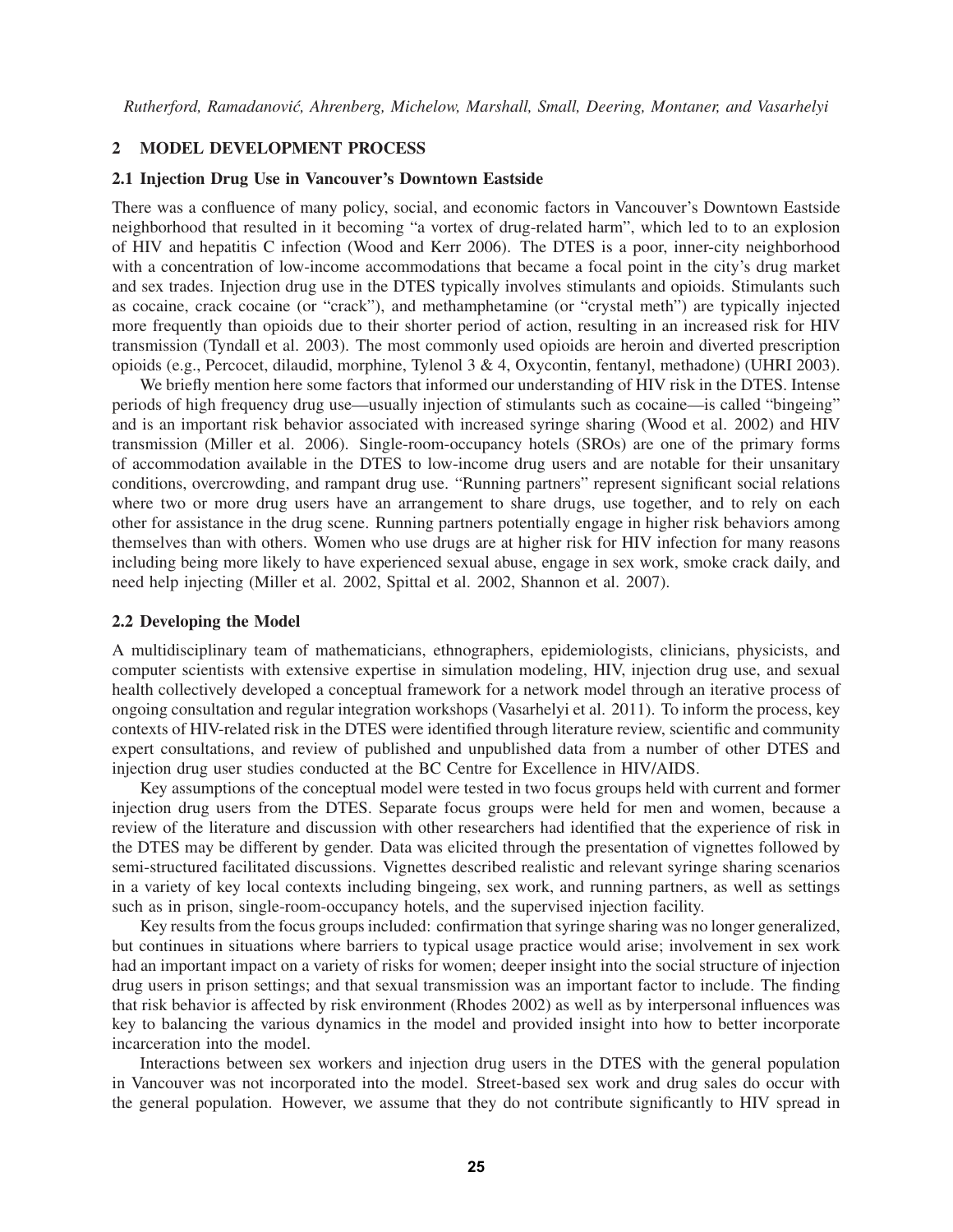the DTES, because prevalence in the general population is much lower than in the DTES. Furthermore, syringe sharing between injection drug users in the DTES and members of the general population would be rare.

#### 3 NETWORK MODEL

#### 3.1 Disease Models on Networks

Complex networks or random graphs can be used to model the dynamics of diseases, which are spread by direct contact between socially intimate individuals. This is in contrast to compartmental disease models, which assume complete mixing of subpopulations and random interaction between individuals (Anderson and May 1991). The spread of HIV through sexual contact or sharing of syringes by injection drug users is an example of an epidemic in which it is expected that social network structure would play an important role in epidemic dynamics and control strategies.

A complex network consists of vertices connected by edges. For a review of complex networks see Albert and Barabási (2002), Newman (2003), or Newman (2010). The vertices in our model represent individuals and the edges represent social contacts along which HIV can be transmitted. These are either sexual contacts, sharing of syringes by injection drug users, or both behaviors taking place concurrently. The degree of a vertex is the number of edges which are connected to it. The degree distribution  $p_k$  is the probability that a randomly chosen vertex has degree  $k$ . A scale-free network (Barabási and Albert 1999) is a network with a degree distribution that satisfies a power-law,  $p_k \propto k^{-\alpha}$ , where  $\alpha > 2$ . Studies of both sexual networks and injection drug user networks have shown that these networks are approximately scale-free, with  $\alpha$  between approximately 2.5 and 3.5 (Liljeros et al. 2001, Schneeberger et al. 2004, Dombrowski et al. 2013). In reality, the degree distribution of these networks is likely to be closer to a truncated power-law distribution.

The epidemic threshold of a disease model is the value of the disease transmission rate above which an initial index case in the population will result in an epidemic outbreak. Compartmental disease models based on systems of differential equations typically exhibit a nonzero epidemic threshold. This implies that vaccinating only a fraction of the population will achieve immunity of the population to an epidemic outbreak. This is termed herd immunity. Mathematically, this corresponds to local stability of the disease free equilibrium in the model. Strategies for prevention and control of epidemics are largely based on this concept.

It has been shown that for many disease models on scale-free networks, the epidemic threshold is zero. For example, the epidemic threshold for both the standard susceptible-infected-recovered (SIR) model and an SIR model with multiple infection stages is zero for  $2 < \alpha \leq 3$  (Pastor-Satorras and Vespignani 2001, Meyers 2007, Lou and Ruggeri 2010). The epidemic threshold for the susceptible-infected-susceptible (SIS) model is zero for  $\alpha > 2$  (Chatterjee and Durrett 2009). Although these results are for mathematical idealizations of the real world, they nonetheless indicate that controlling epidemics on social networks which are approximately scale-free may be challenging.

Our model utilizes three types of stochastic processes on the underlying complex network. The first are *contact processes* in which a "disease" is transmitted from one vertex to another by a stochastic process with a given probability per unit time. The disease in question may be either an infectious pathogen or a social influence whereby one individual influences another to change social behavior. The second type of process is a *self process* in which a vertex changes state stochastically without any influence from its nearest neighbors in the network. These state changes may be progression through disease stages, treatment stages, or death. The third type of process is a *mean field process* in which a vertex changes state according to the prevalence of another state in the network. These processes are used to model situations in which an individual experiences random mixing with a subpopulation in the model, for example while they are incarcerated in prison. For simplicity, we assume that all of these stochastic processes are Markovian.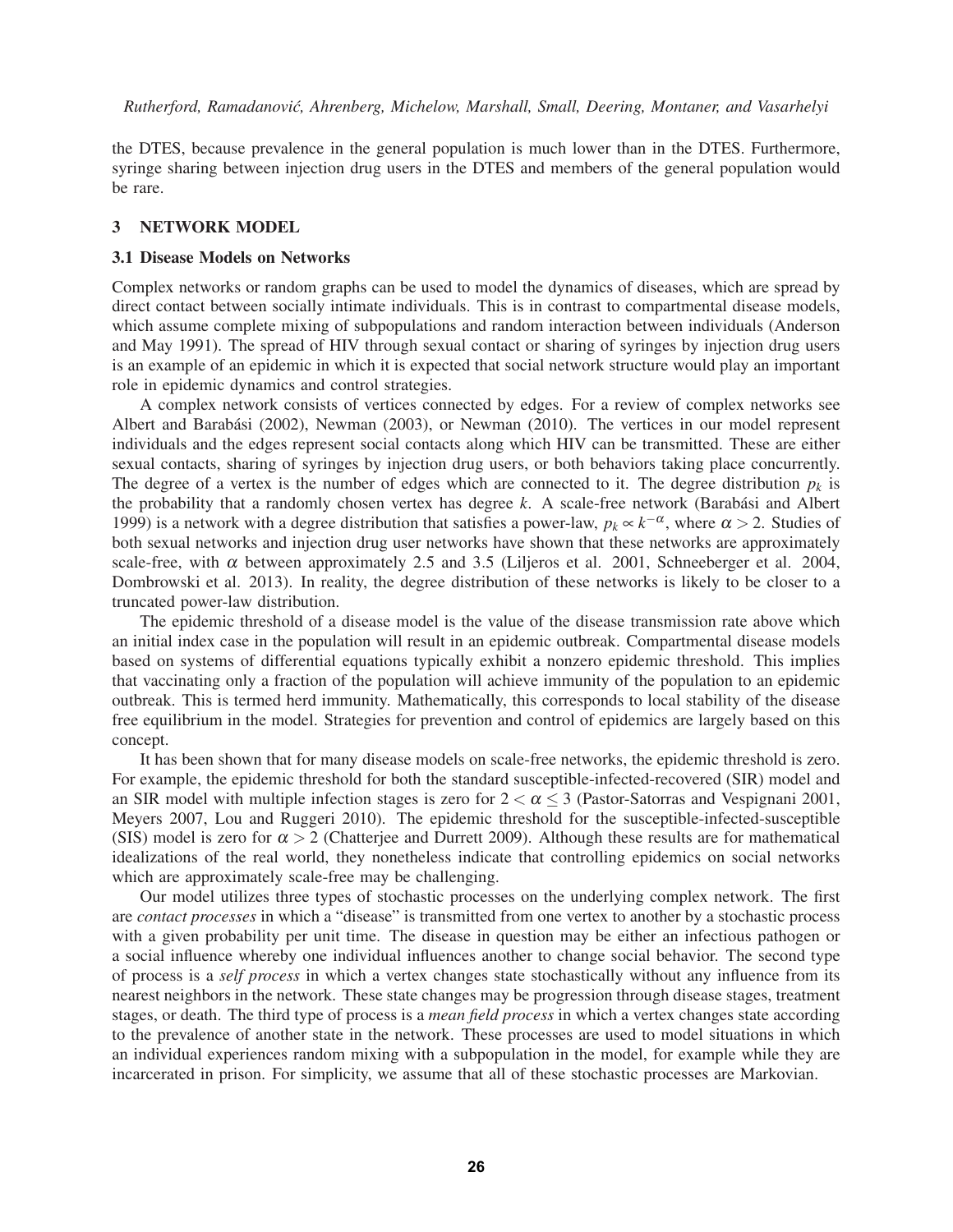#### 3.2 The Vancouver Downtown Eastside Model

The underlying social network in the DTES network model is generated using the Barabási-Albert preferential attachment algorithm (Barabási and Albert 1999). The degree distribution of networks generated with this algorithm approaches a power-law with  $\alpha = 3$ , as the size of the network approaches infinity. This degree distribution is expected to be a good approximation to the degree distribution of the actual injection drug user network and sexual network in the DTES, because both of these types of networks exhibit a power law in the degree distribution, at least up to large degree. The power observed in injection drug user and sexual network data is typically close to three (Liljeros et al. 2001, Schneeberger et al. 2004, Dombrowski et al. 2013). Other aspects of the social network topology would not necessarily be captured well by the Barabasi-Albert algorithm. However, the degree distribution is the most important determinant of the ´ equilibrium states of a disease process on a complex network.

Our network model of the DTES contains a total of 108 vertex states. As shown in Figure 1, the state space can be written as a Cartesian product of four property sets. The first is the gender risk, which includes gender and also whether or not females are sex workers. There are no male sex workers in the model. The second property is HIV status, which indicates whether the individual is infected with HIV, the disease stage, and the treatment status of the patient. The third property is the injection drug user (IDU) status of the individual, which could be one of not being an IDU, or being a light or heavy IDU. Heavy IDU in the model represent injection drug users that frequently engage in bingeing, as described in Section 2. The fourth property describes whether the individual is currently incarcerated. This state space was arrived at after extensive consultation with experts and focus groups with current and former injection drug users to determine the most important contexts and factors influencing HIV transmission in the DTES.



Figure 1: Vertex states of the DTES network model shown as the Cartesian product of four property sets. IDU denotes injection drug user.

Vertex state transitions in the model are implemented by one of a contact process, a self process, or a mean field process. These types of stochastic processes are described in Subsection 3.1. HIV transmission in the model is by a contact process between nearest neighbors in the network, unless the individual is in prison. HIV infection in prison occurs through mean field transmission with all other individuals in the model that are also in prison, which reflects the high degree of mixing that typically occurs between inmates. Progress through the acute and latent diseases stages of an HIV infection occurs through a self process. Likewise, diagnosis, treatment, and treatment interruption also occur through self processes. Individuals in the model change their IDU status under the social influence of their nearest neighbors in the network. This is modeled as a contact process. These state transitions are shown in a Unified Modeling Language (UML) state diagram in Figure 2. The parameters in the contact processes defined on the edges of the complex network depend on the states of the vertices at the ends of the edges. Therefore, the interactions between connected vertices vary dynamically, and in some instances may be temporarily turned off. A total of 176 parameters are required to define all state transition processes in the model.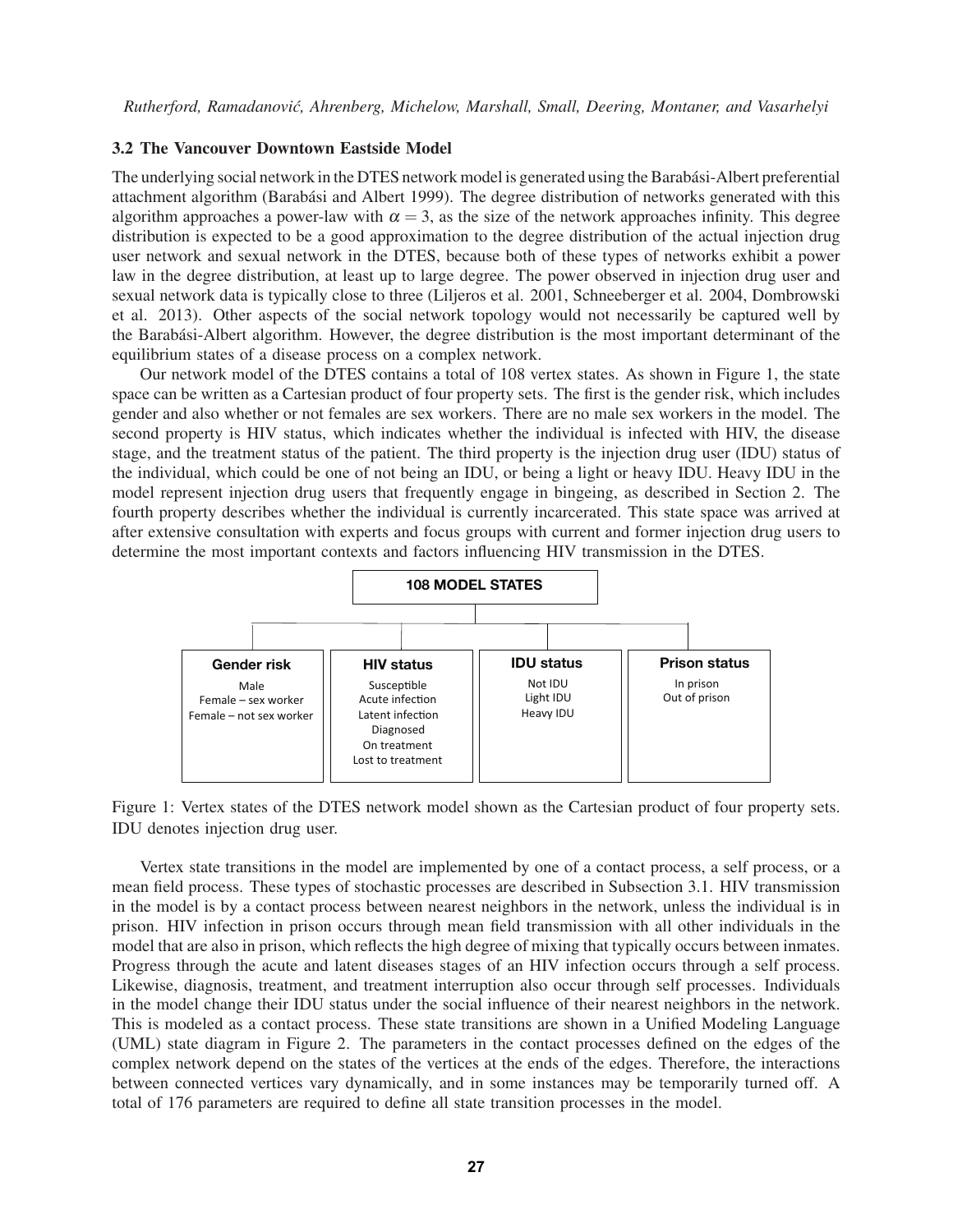Mortality is captured in the model by returning a vertex to a state with no risk or HIV status. The edges connected to the vertex are not changed when its state is reset. Although it may seem unrealistic for a reborn agent to retains its social connections, this has the advantage that it preserves the degree distribution of the network. Our analysis focuses on the equilibrium behavior of the model. In a more general model that allowed network edges to change dynamically, the equilibrium state of the model should still correspond to a steady-state degree distribution. Therefore, we decided to leave the network fixed after it was generated.



Contact process ------------ Self process --------------- Mean field process

Figure 2: UML state diagram showing the transitions between vertex states. The type of transition process is shown by the type of arrow. The arrows are colored to show which other factor in the product state space influences the parameters in the stochastic process. Prison-related mean field transition from Susceptible to Acute infection in HIV status can only occur if the agent is in the In Prison state. All other transitions from Susceptible to Acute infection can only occur in the Out of prison state.

Model simulations are implemented using NepidemiX (Ahrenberg 2016), a python-based software suite developed by our group for modeling disease processes on networks. Vertex states and transition rules are specified in a configuration file, which NepidemiX uses to generate the simulation software code in python. The underlying network is generated using NetworkX (NetworkX 2016).

Each simulation run of the DTES network model begins by generating a Barabási-Albert network with 10,000 vertices. This network size is chosen because it provides a balance between good statistics for the stochastic simulation and reasonable run times for the simulations. This paper focuses on equilibrium analysis of the model, for which it is unnecessary that the number of vertices in the network match the population size. It is sufficient for the network to be large enough to approximate the large-size scaling limit of the model. All simulations of the epidemiological processes on the network are run until the model is close to stochastic equilibrium.

### 3.3 Calibration and Validation

The model was calibrated using HIV treatment data from the Drug Treatment Program at the BC Centre for Excellence in HIV/AIDS, epidemiological and social data from the Urban Health Research Institute (UHRI) in Vancouver, data from four cohort studies conducted in the DTES, population data from British Columbia Vital Statistics and Statistics Canada, public health surveillance data from the British Columbia Centre for Disease Control, and a survey of the literature. These data allowed us to calibrate 174 state transition parameters in the model. A description of how the data sources were used to calibrate the model is given in Table 1. A complete list of all model parameters with their values is too lengthy for inclusion here. The authors can provide further information upon request.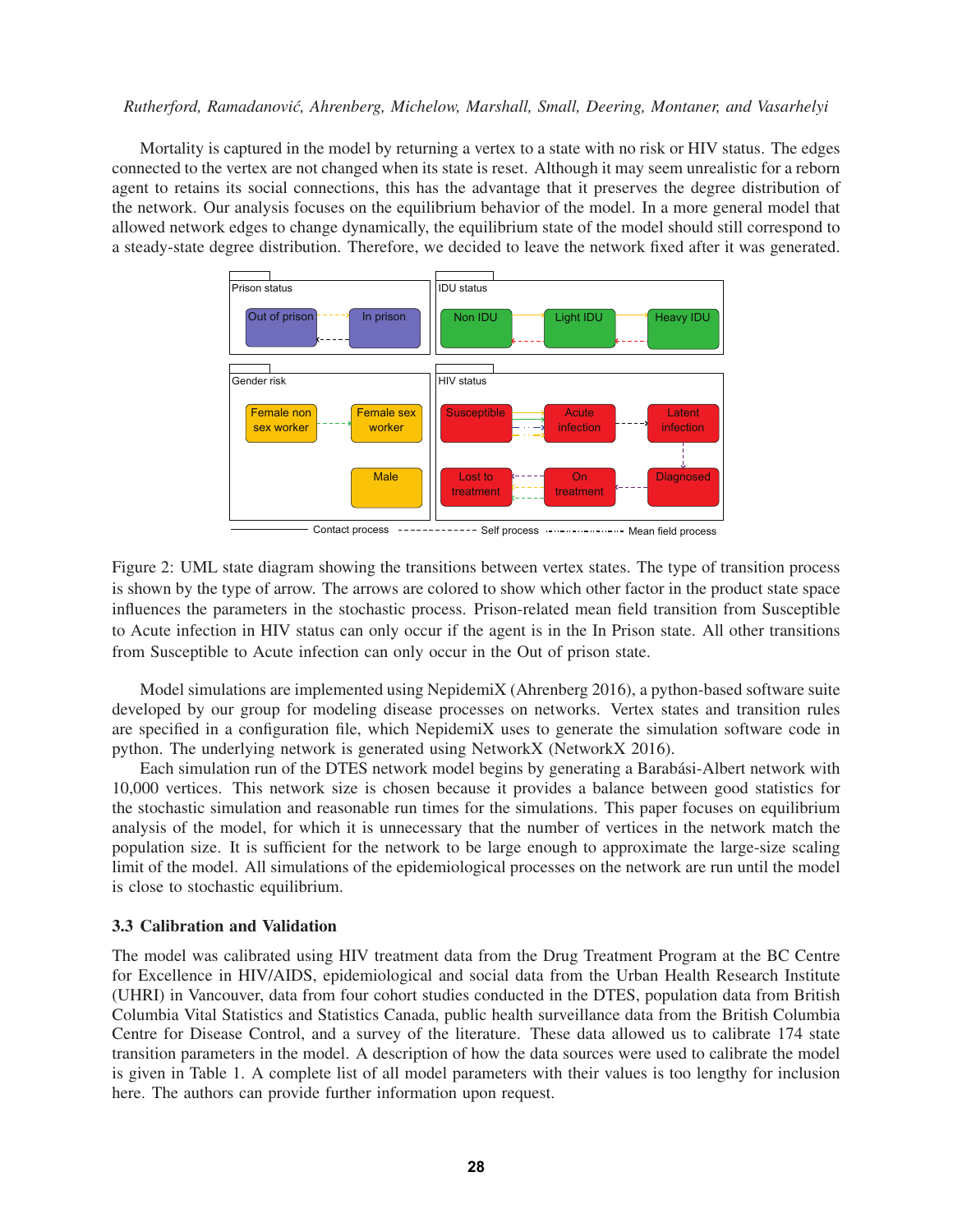| Data source                                      | <b>Description of parameters calibrated</b>                       |  |  |
|--------------------------------------------------|-------------------------------------------------------------------|--|--|
| <b>BC</b> Vital Statistics and Statistics Canada | all causes mortality                                              |  |  |
| <b>BC-CfE Drug Treatment Program</b>             | HIV/AIDS mortality, HIV diagnosis, HIV treatment initiation,      |  |  |
|                                                  | HIV treatment interruption, HIV treatment in prison, HIV          |  |  |
|                                                  | disease progression                                               |  |  |
| BC Centre for Disease Control                    | HIV diagnosis                                                     |  |  |
| Urban Health Research Institute (UHRI)           | IDU mortality, HIV status for IDU                                 |  |  |
| ACCESS study (Milloy et al. 2012)                | incarceration, HIV disease progression for IDU, HIV infection     |  |  |
|                                                  | via syringe sharing, initiation of injection drug use             |  |  |
| LISA study (Duncan et al. 2013)                  | IDU incarceration, HIV status in prison                           |  |  |
| MAKA study (Shannon et al. 2007)                 | sex worker mortality, sex worker incarceration, initiating sex    |  |  |
|                                                  | work, cessation of sex work, initiation of sex work via injection |  |  |
|                                                  | drug use contacts, HIV infection rate for sex workers             |  |  |
| VIDUS study (Hyshka et al. 2012)                 | incarceration, HIV disease progression for IDU, HIV infection     |  |  |
|                                                  | rates via syringe sharing, initiation of injection drug use       |  |  |
| Marks, Crepaz, and Janssen (2006)                | risk behavior change after HIV diagnosis                          |  |  |

*Rutherford, Ramadanovic, Ahrenberg, Michelow, Marshall, Small, Deering, Montaner, and Vasarhelyi ´*

Table 1: Cohort studies, treatment data, and public health surveillance data were used to calibrate 174 state transition parameters in the model. All parameters in the model are probability rates for Markovian processes.

The MAKA study was used to calibrate parameters in the model related to female sex workers. This study cohort included sex workers who self-identified as women, which also included transgender individuals. However, the women-identified sex worker population in the DTES is predominantly female and therefore, MAKA study data still provided sufficiently accurate estimates for parameters related to female sex workers.

Initiation of injection drug use and sharing of syringes spread on the social network in the model. This reflects the role played by social interactions in the drug scene. For simplicity, the model does not propagate drug use and syringe sharing behavior independently. Analysis of data from the VIDUS study was used to estimate that 3% of all drug injections involved syringe sharing and this percentage was treated as a constant in the model.

Two of the model parameters could not be obtained directly from data and these parameters were calculated by fitting the model to additional data. These are the probability rate for the contact process that models peer pressure in initiating injection drug use and the mean time to diagnosis after HIV infection. Analysis of surveillance data from the BC Centre for Excellence in HIV/AIDS for the HIV epidemic in the DTES showed that the epidemic was approximately at equilibrium—in other words, endemic— between 2010 and 2012. These two parameters were calculated by fitting the model results at equilibrium to five additional data values, which were not used in the model calibration in Table 1. HIV prevalence among injection drug users, female sex workers, and females who are not sex workers were used for model fitting. Also used were the prevalence of injection drug use in the community and HIV incidence among injection drug use. The fit computations were done using a parallelized two-dimensional grid search involving 1200 model runs on a computational cluster.

The results of model fitting are summarized in Table 2. The best model fit corresponds to a transmission probability or social influence rate for injection drug use behavior of approximately 0.7% per month and a mean time to diagnosis from acute stage HIV infection of approximately 50 months. In all cases, the model results agree with the findings from the cohort studies, within the expected accuracy of the data. This provides a good validation of the model, because there are three more data values than free parameters being fit. In other words, the model is over-determined.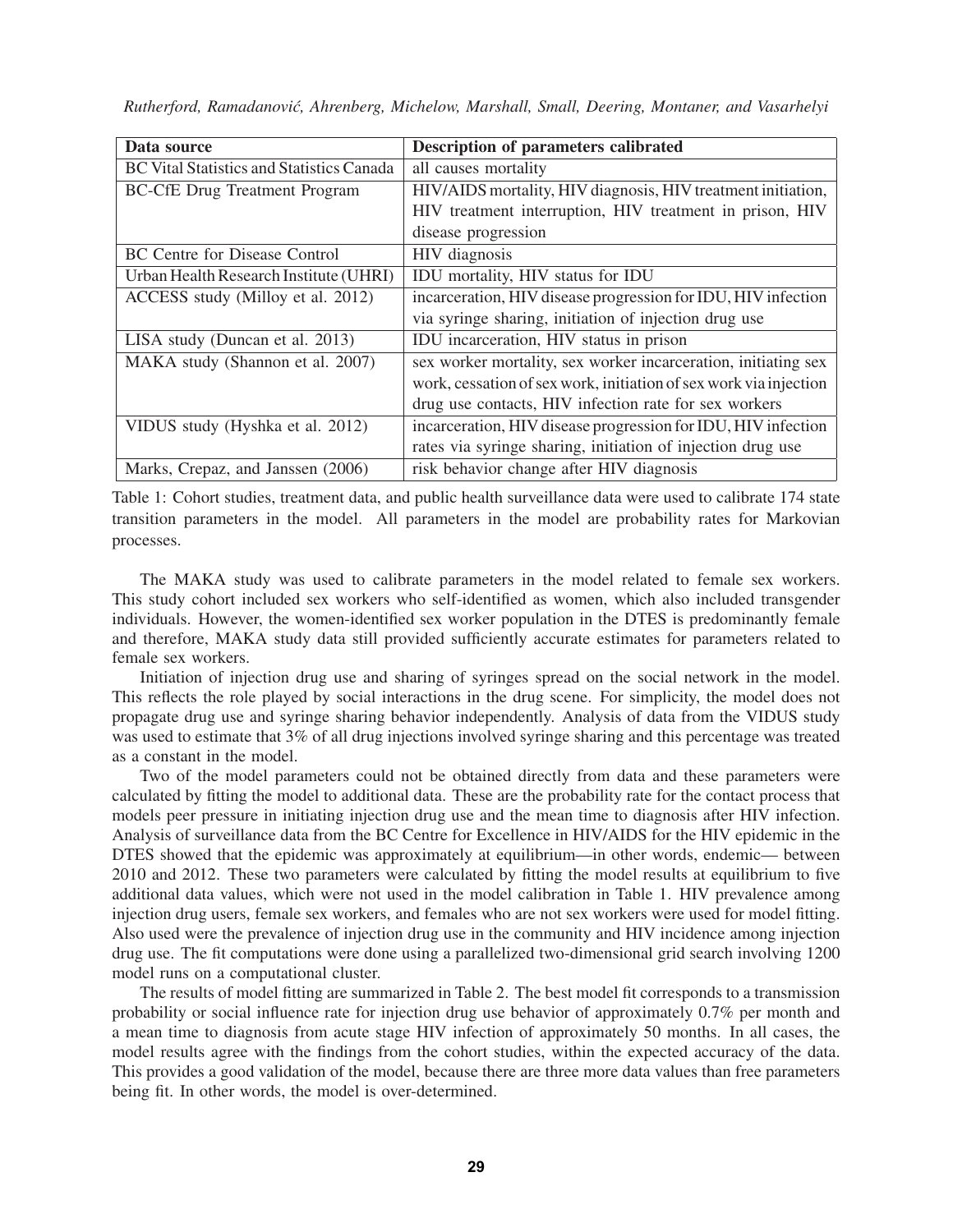|                                           |     | <b>HIV</b> prevalence |     | <b>Prevalence of</b>                           | <b>Annual HIV</b> |
|-------------------------------------------|-----|-----------------------|-----|------------------------------------------------|-------------------|
|                                           | IDU |                       |     | Sex worker Not sex worker   injection drug use | incidence for IDU |
| <b>Cohort studies</b> $\frac{27\%}{27\%}$ |     | 32%                   | 21% | $30\%$                                         | $2 - 3\%$         |
| <b>Model value</b>                        | 24% | 33%                   | 23% | 34%                                            | $2.2\%$           |

*Rutherford, Ramadanovic, Ahrenberg, Michelow, Marshall, Small, Deering, Montaner, and Vasarhelyi ´*

Table 2: Model fitting results show comparisons of model output to data to estimate values for the two unknown parameters: the initiation rate of injection drug use under social influence and the mean time to diagnosis after the end of the acute HIV phase.

## 4 RESULTS

Model simulations were carried out to assess four potential strategies for addressing the HIV epidemic. These are a reduction in syringe sharing during injection drug use, a reduction in the time to diagnosis, a reduction in the time to initiation of treatment, and improvements to retention in treatment. The first of these scenarios represents harm reduction programs in the DTES and the remaining three represent components of the continuum of HIV care. The simulations used 26 time steps per year, or one time step every two weeks. This provided a good balance between sufficient temporal granularity for simulating the stochastic processes and acceptable computational performance. Equilibrium HIV prevalence is used as a measure of intervention effectiveness. Numerical analysis showed that for all parameter values studied, the model was sufficiently close to stochastic equilibrium after 8000 time steps. Each intervention strategy was analyzed at 20 different points in the parameter space, with the results for each point averaged over 20 independent model runs. For each simulation run, prevalence data was averaged over 500 time steps. The standard error in the simulation estimate of mean equilibrium prevalences using 20 independent runs was approximately 1% to 2%. This should not be interpreted as an estimate of model accuracy, because the data inputs to the model have measurement error. In nearly all cases, estimates of this measurement error is unavailable.

Figure 3 (a) shows the impact of changing the initiation rate of injection drug use through social network interaction on the prevalence of injection drug use, and the prevalence of HIV in both IDU and non-IDU individuals. These results can be interpreted more broadly as the effect of interventions which discourage the use of injection drugs, as well as harm reduction programs which provide sterile syringes or a supervised injection site. The model results show that injection drug use with syringe sharing can be a significant driver of HIV prevalence among both the IDU and non-IDU communities. HIV prevalence in the non IDU community is slightly higher than in the IDU community. This occurs because HIV-positive IDU have shorter life expectancy than HIV positive non-IDU. From the graph in Figure 3 (a), we see that a 10% reduction in the rate of initiation of injection drug use would reduce HIV prevalence in IDU from 24% to 14% and HIV prevalence in non-IDU from 26% to 15%.

Effective retention in treatment is critical to the success of the Treatment as Prevention strategy for controlling the HIV epidemic. The impact on HIV prevalence of changes in the probability of patients being lost to treatment is shown in Figure 3 (b). The probability rate of loss to treatment was approximately 1.4% per month in 2010, which is the year used for model calibration. Reducing treatment interruptions to negligible levels would reduce HIV prevalence from 26% to approximately 20%.

We also simulated a reduction in the time to diagnosis after acute stage HIV infection. This provides insight into the importance of testing strategies for HIV. We assumed that diagnosis cannot occur during the acute phase of HIV infection, because of the testing window period associated with HIV tests and challenges in identifying at-risk individuals for testing. If the mean time to diagnosis after the acute phase is shortened from its observed value of 50 months at calibration to two months, then HIV prevalence drops from 26% to 21%. An even greater reduction in prevalence would occur if a significant number of cases were diagnosed during the acute phase, because HIV positive individuals are more infectious during the acute phase (Bellan et al. 2015).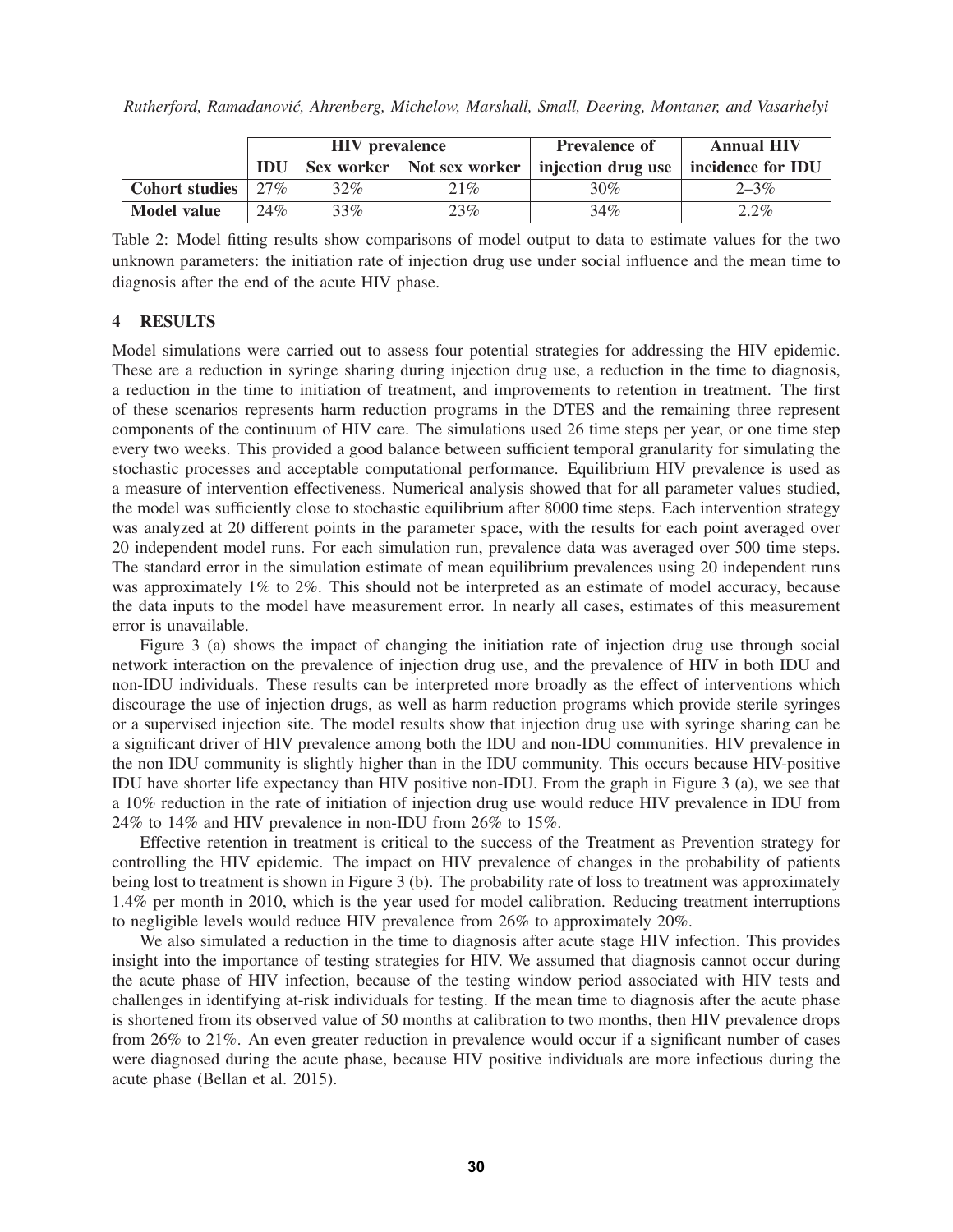



Figure 3: (a) Equilibrium prevalence of injection drug use, and equilibrium prevalence of HIV among IDU and non-IDU as a function of the probability per month that an individual will become an injection drug user. The initiation rate for injection drug use influenced by social network interaction is normalized to a baseline value of one at model calibration. (b) Equilibrium prevalence of HIV in the entire model population as a function of the probability per month that a patient is lost to treatment. In 2010 when the model is calibrated, the monthly probability of being lost to treatment was approximately 0.014.

The final epidemic control strategy that we examined is earlier treatment initiation after diagnosis. We found that this strategy has the least scope for curtailing the epidemic. Changing the mean time to treatment initiation from 25 months at model calibration to zero reduces prevalence from 26% to 24%. The reduction in time to treatment in this scenario is not combined with a reduction in time to diagnosis. Therefore, the impact of earlier treatment is limited because diagnosis is a prerequisite for treatment.

#### 5 DISCUSSION

We constructed a detailed network model of a marginalized inner-city community in Vancouver, Canada, and simulated strategies for controlling the HIV epidemic in this community. One strategy features a harm reduction intervention whereby injection drug use with syringe sharing is reduced and the others improve HIV testing and treatment delivery. HIV prevalence at equilibrium was used to evaluate the potential long-term influence of these interventions on the course of the epidemic. HIV prevalence was reduced by all control strategies considered and we discovered previously unknown aspects of the epidemic that are driven by the structure of social network connections in the neighborhood.

The modeling analysis demonstrated that syringe sharing by people who inject drugs would contribute significantly to the HIV epidemic in the entire Downtown Eastside neighborhood, and not only to HIV incidence among injection drug users. This is explained by the intimate partnerships and sex work linkages, which connect the syringe sharing and sexual transmission networks, creating highly efficient avenues for HIV transmission in this closely-knit community. Epidemiological studies have demonstrated the value of harm reduction programs that reduce syringe sharing in lowering risks of HIV transmission for people who inject drugs in the DTES (Reddon et al. 2011, Hyshka et al. 2012). Our model results reflect these findings and demonstrate that harm reduction programs which reduce syringe sharing would also effectively reduce new HIV infections in the wider Downtown Eastside community.

Improving HIV testing and treatment delivery lowers equilibrium HIV prevalence in the model. The three strategies studied are reducing time to diagnosis, time to treatment initiation, and likelihood of a patient being lost to treatment. Of these three strategies, the greatest impact on the HIV epidemic was realized through earlier diagnosis and better retention in treatment. These findings suggest that Treatment as Prevention could most effectively stem the epidemic, if a robust testing program and efficient services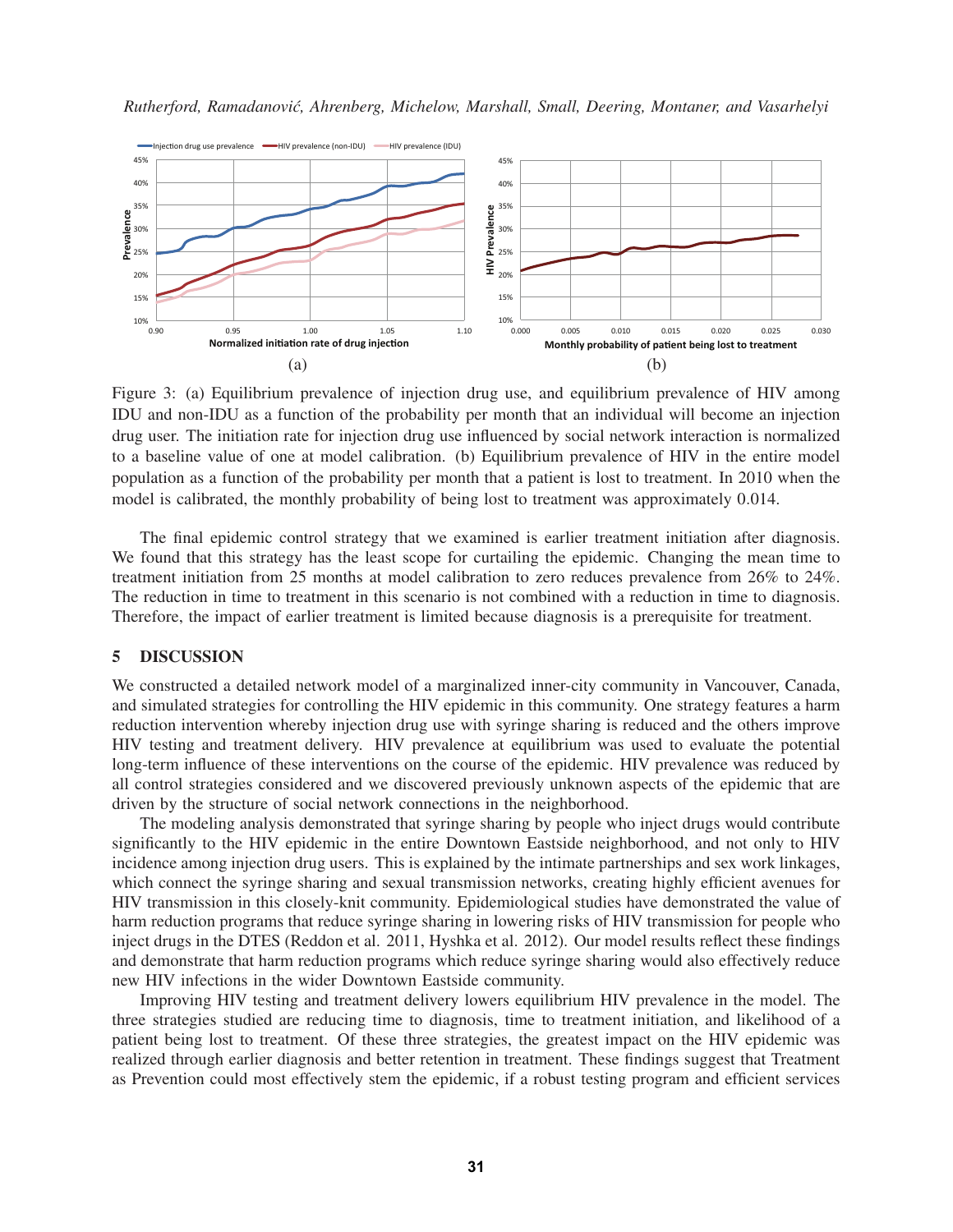for retaining patients in treatment are in place. However, delivery of this continuum of care is inefficient in many jurisdictions (Gardner et al. 2011).

In this modeling study, we considered each single strategy separately. Previous analysis utilized an ordinary differential equation model to show that combining harm reduction with treatment interventions has a synergistic influence on reducing HIV incidence (Ramadanovic et al. 2013). Furthermore, optimizing the allocation of testing resources within the continuum of HIV care increases the number of HIV infections averted (Kok et al. 2015). The optimal HIV control strategy in the DTES would likely entail a specific mix of investments in harm reduction and treatment measures. We will study in future network model simulations the potential gains that could be achieved by combining optimization of resource allocation for HIV control and treatment strategies across the continuum of care.

Another area of interest for future work is network-based interventions. The strategies we describe in this paper are implemented homogeneously across the network. Details of network structure are not used to evaluate strategies targeted against individuals with a large number of contacts or high degree vertices in the network. "Network smart" control strategies are currently being studied. Evaluation of these types of control strategies requires model simulations of a more accurate underlying social network, such as the class of networks generated by the algorithm in Toivonen et al. (2006). Future work will also examine nonequilibrium response of the model over limited time horizons. This analysis will focus on the impact of control strategies on HIV incidence, because incidence is a better measure of the short-term response of an epidemic. Details of the social network structure are expected to be important for nonequilibrium analysis.

Our analysis demonstrates that network modeling can provide insight into control strategies for epidemics and serve as a potentially important tool for operational research applied to public health. However, our approach has several limitations and the network modeling approach in general has significant challenges in realistic applications. One issue relates to the motivation for our analysis to develop an operational strategy to control HIV in a specific setting. The epidemic in the Downtown Eastside neighborhood is shaped by a multitude of epidemiological, social, structural, and policy factors. Through extensive consultations and careful evaluation, we selected a subset of factors that are known to play critical roles in the epidemic. The model is necessarily complex to appropriately reflect the complexity of the epidemic. Nevertheless, simplifications were necessary to ensure reliability and tractability of the model. The most significant simplifying assumption is that the underlying social network in the model is a single network that was generated using the Barabási-Albert preferential attachment algorithm. More detailed analysis of the statistical properties of the social network is an important area for future work. The network structure in the model should also distinguish between injection drug user and sexual network edges, which are often but not always coincident. Another simplification was the assumption of a constant probability that injection drug use involves syringe sharing. With this assumption, the model does not have the capacity to evaluate situations where injection drug use and syringe sharing are decoupled and addressed through independent interventions. Transgender individuals were not included in the model, because of limitations in the data available. Data from additional cohort studies may be used to incorporate transgender individuals as a separate subpopulation in an expanded version of the model. A further simplification in the model is that HIV positive individuals are not diagnosed during the acute stage of infection. However, aggressive expansion of testing programs, combined with new types of tests that have a shorter testing window, increase the likelihood of acute stage diagnoses. The potential impact of more acute stage diagnosis will be examined in future work.

Network modeling also has general limitations. Network simulations typically require significant amounts of data and computational resources. For example, model calibration and analysis of the four intervention strategies studied in this paper required approximately 65,000 node-hours of computation on a cluster. However, network models are more structured than general agent-based models, which allowed us to incorporate generic information about social networks into the model. Furthermore, the body of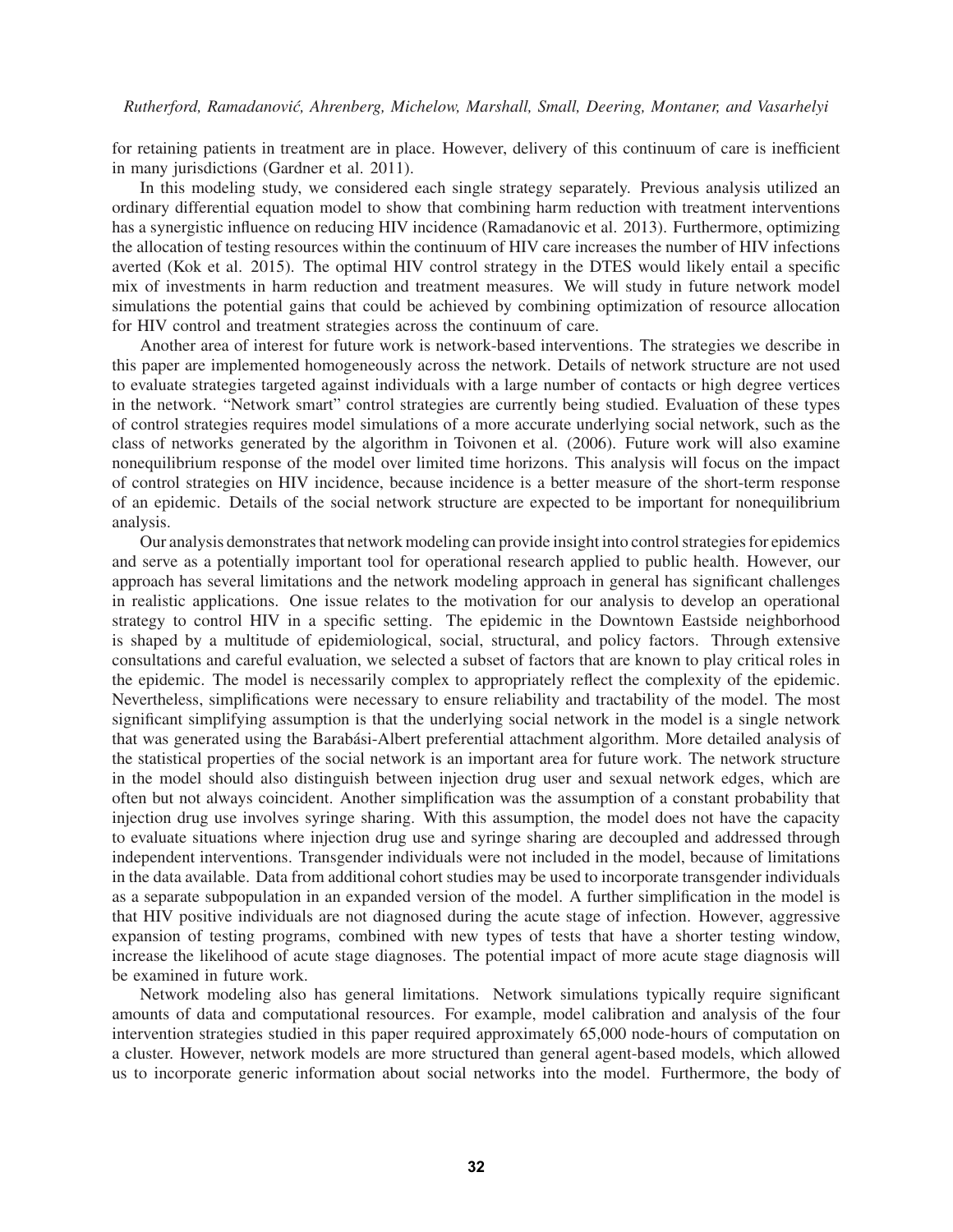analytical results is much greater for network models, which provided a context in which to understand and verify our simulation model.

Extensive data are available on the HIV epidemic in Vancouver's Downtown Eastside, through detailed surveillance, monitoring programs and cohort studies. This provided us with the opportunity to evaluate whether a detailed network model of a real-world HIV epidemic could be developed and validated. The amount of data available to this project does not exist in most jurisdictions; however, we expect that the key lessons learned regarding the control of the HIV epidemic in Vancouver's Downtown Eastside may be relevant to HIV epidemics among injection drug users and sex workers in other settings. In particular, close connections between syringe sharing and sexual networks in closely linked communities deserve attention as potentially important avenues for rapid HIV transmission.

#### ACKNOWLEDGMENTS

This research was supported in part by grants from the Canadian Institutes of Health Research (CI1-103129 and HHP-126782) and by a MITACS Accelerate grant to B. Ramadanovic. Further support was provided ´ by the British Columbia Centre for Excellence in HIV/AIDS. Computational resources were provided by the IRMACS Centre, WestGrid, and Compute Canada / Calcul Canada.

We are thankful to Kora DeBeck, Andrea Krüsi, Lillian Lourenco, M-J Milloy, Surita Parashar, Hasina Samji, Dan Werb and Benita Yip at the BC Centre for Excellence in HIV/AIDS. Assistance with data analysis was provided by Andrew Adams, Afsaneh Bakhtiari, Pouya Bastani, Sarah Kok and Ali Nadaf of the Department of Mathematics at Simon Fraser University. We thank Alexa van der Waall and Ralf Wittenberg for feedback.

We thank Kate Shannon and members of the AESHA study group for consultations on the sex worker community in the DTES. Thomas Kerr, Evan Wood, and members of the Urban Health Research Initiative provided insight into the injection drug user community in the DTES. Reka Gustafson at Vancouver Coastal Health, Mark Gilbert at the BC Centre for Disease Control, and Terry Howard at Positive Living BC provided crucial information for model development through consultations, feedback and analyses.

We are very grateful to the men and women of Vancouver's Downtown Eastside who participated in our focus group sessions to inform us about the their drug injection experiences in the neighborhood.

Data in this study were obtained from the MAKA cohort study of female sex workers, the ACCESS and VIDUS cohort studies of injection drug users (U.S. National Institutes of Health grant R01DA021525 and U01DA038886), and the LISA cohort study of people living with HIV/AIDS in Vancouver's Downtown Eastside. Additional data on HIV treatment was provided by the BC Centre for Excellence in HIV/AIDS, Vancouver Coastal Health, and the BC Centre for Disease Control. We thank statisticians at the BC Centre for Excellence in HIV/AIDS and the Urban Health Research Initiative for assistance with analysis of these data sets.

#### **REFERENCES**

- Ahrenberg, L. 2016. "NepidemiX". Technical report, Complex Systems Modelling Group, The IRMACS Centre, Simon Fraser University. http://nepidemix.irmacs.sfu.ca [accessed May 27, 2016].
- Albert, R., and A. Barabási. 2002. "Statistical Mechanics of Complex Networks". Reviews of Modern *Physics* 74:47–97.
- Anderson, R. M., and R. M. May. 1991. *Infectious Diseases of Humans, Dynamics and Control*. Oxford: Oxford University Press.
- Barabási, A. L., and R. Albert. 1999. "Emergence of Scaling in Random Networks". *Science* 286 (5439): 509–512.
- Bellan, S. E., J. Dushoff, A. P. Galvani, and L. A. Meyers. 2015. "Reassessment of HIV-1 Acute Phase Infectivity: Accounting for Heterogeneity and Study Design with Simulated Cohorts".*PLOS Medicine* 12 (3): e1001801.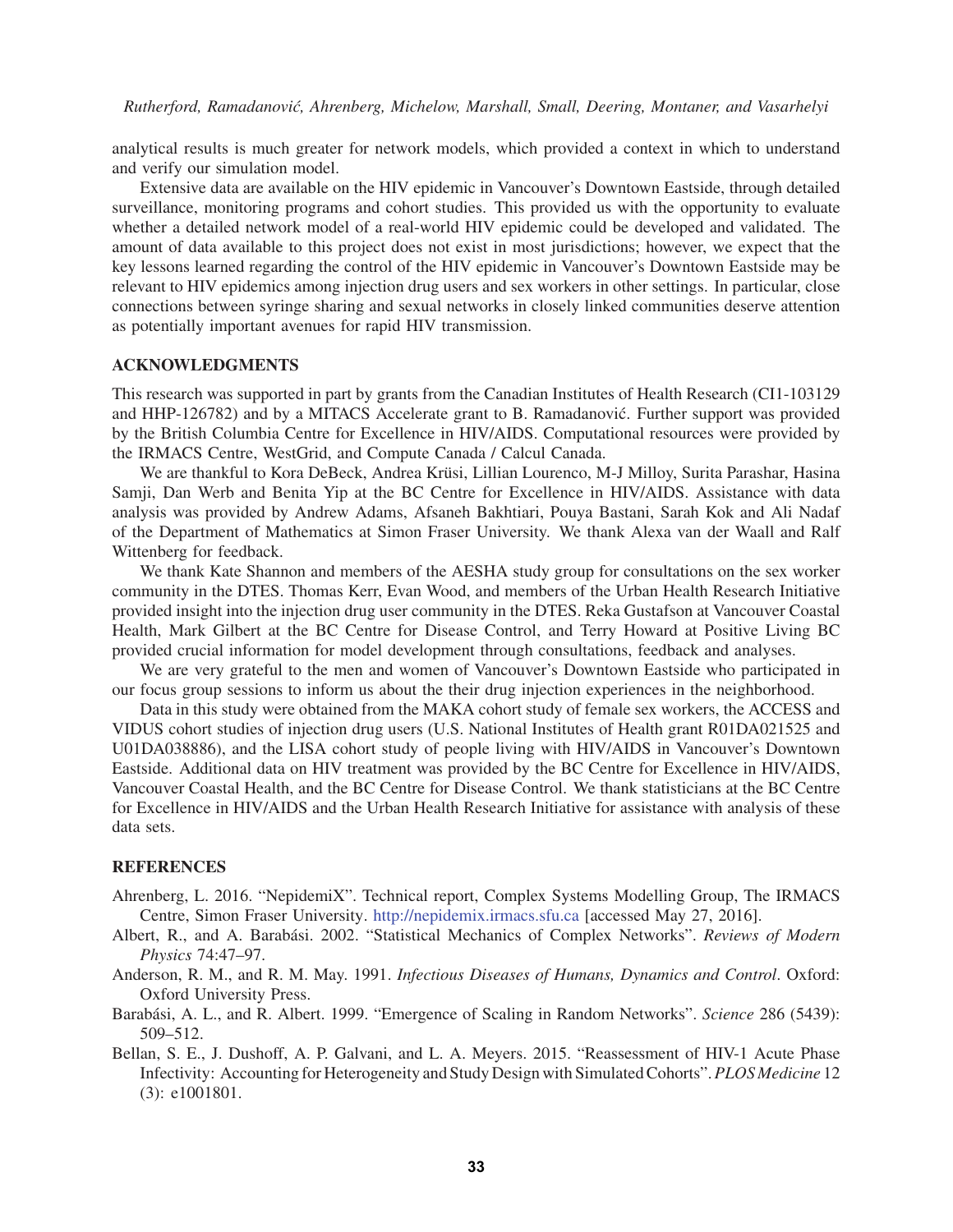- Buxton, J. 2005. "Vancouver Drug Use Epidemiology". Technical report, Canadian Community Epidemiology Network on Drug Use. http://chodarr.org/sites/default/files/chodarr0139.pdf [accessed 2 June 2016].
- Chatterjee, S., and R. Durrett. 2009. "Contact Processes on Random Graphs with Power Law Degree Distributions Have Critical Value 0". *The Annals of Probability* 37 (6): 2332–2356.
- Cohen, M. S., Y. Q. Chen, M. McCauley, T. Gamble, M. C. Hosseinipour, N. Kumarasamy, J. G. Hakim, J. Kumwenda, B. Grinsztejn, J. H. Pilotto, S. V. Godblole, S. Mehendale, S. Chariyalertsak, B. R. Santos, K. H. Mayer, I. F. Hoffman, S. H. Eshleman, E. Piwowar-Manning, L. Wang, J. Makhema, L. A. Mills, G. De Bruyn, I. Sanne, J. Eron, J. Gallant, D. Havlir, S. Swindells, H. Ribaudo, V. Elharrar, D. Burns, T. E. Taha, K. Nielsen-Saines, D. Celentano, M. Essex, and T. R. Fleming. 2011. "Prevention of HIV-1 Infection with Early Antiretroviral Therapy". *New England Journal of Medicine* 365 (6): 493–505.
- Dombrowski, K., R. Curtis, S. Friedman, and B. Khan. 2013. "Topological and Historical Considerations for Infectious Disease Transmission Among Injecting Drug Users in Bushwick, Brooklyn (USA)". *World Journal of AIDS* 3 (1): 1–9.
- Duncan, K. C., K. Salters, J. I. Forrest, A. K. Palmer, H. Wang, N. O'Brien, S. Parashar, A. M. Cescon, H. Samji, J. S. G. Montaner, and R. S. Hogg. 2013. "Cohort Profile: Longitudinal Investigations Into Supportive and Ancillary Health Services". *International Journal of Epidemiology* 42 (4): 947–955.
- Gardner, E. M., M. P. McLees, J. F. Steiner, C. del Rio, and W. J. Burman. 2011. "The Spectrum of Engagement in HIV Care and its Relevance to Test-and-Treat Strategies for Prevention of HIV Infection". *Clinical Infectious Diseases* 52 (6): 793–800.
- Hyshka, E., S. Strathdee, E. Wood, and T. Kerr. 2012. "Needle Exchange and the HIV Epidemic in Vancouver: Lessons Learned from 15 Years of Research". *International Journal of Drug Policy* 23:261–270.
- Kerr, T., W. Small, C. Buchner, R. Zhang, K. Li, J. S. G. Montaner, and E. Wood. 2010. "Syringe Sharing and HIV Incidence Among Injection Drug Users and Increased Access to Sterile Syringes". *American Journal of Public Health* 100:1449–1453.
- Kok, S., A. R. Rutherford, R. Gustafson, R. Barrios, J. S. G. Montaner, and K. Vasarhelyi. 2015. "Optimizing an HIV Testing Program using a System Dynamics Model of the Continuum of Care". *Health Care Management Science* 18 (3): 334–362.
- Liljeros, F., C. R. Edling, L. A. Nunes Amaral, E. Stanley, and Y. Åberg. 2001. "The Web of Human Sexual Contacts". *Nature* 411:907–908.
- Lou, J., and T. Ruggeri. 2010. "The Dynamics of Spreading and Immune Strategies of Sexually Transmitted Dieases on Scale-Free Network". *Journal of Mathematical Analysis and Applications* 365:210–219.
- Marks, G., N. Crepaz, and R. S. Janssen. 2006. "Estimating Sexual Transmission of HIV from Persons Aware and Unaware That They are Infected with the Virus in the USA". *AIDS* 20:1447–1450.
- Meyers, L. A. 2007. "Contact Network Epidemiology: Bond Percoloation Applied to Infectious Disease Prediction and Control". *Bulletin of the American Mathematical Society* 44:63–87.
- Miller, C. L., T. Kerr, E. Wood, J. Frankish, P. Spittal, K. Li, and M. T. Schechter. 2006. "Binge Drug Use Independently Predicts HIV Seroconversions Among Injection Drug Users: Implications for Public Health Strategies". *Substance Use and Misuse* 41 (2): 199–210.
- Miller, C. L., P. M. Spittal, N. Laliberté, K. Li, M. W. Tyndall, M. V. O'Shaughnessy, and M. T. Schechter. 2002. "Females Experiencing Sexual and Drug Vulnerabilities are at Elevated Risk for HIV Infection Among Youth Who Use Injection Drugs". *JAIDS Journal of Acquired Immune Deficiency Syndromes* 30 (3): 335–341.
- Milloy, M., T. Kerr, D. R. Bangsberg, J. Buxton, S. Parashar, S. Guillemi, J. Montaner, and E. Wood. 2012. "Homelessness as a Structural Barrier to Effective Antiretroviral Therapy Among HIV-Seropositive Illicit Drug Uses in a Canadian Setting". *AIDS Patient Care and STDs* 26:60–67.
- Montaner, J. S., V. D. Lima, P. R. Harrigan, L. Lourenco, B. Yip, B. Nosyk, E. Wood, T. Kerr, K. Shannon, D. Moore, R. S. Hogg, R. Barrios, M. Gilbert, M. Krajden, R. Gustafson, P. Daly, and P. Kendall. 2014.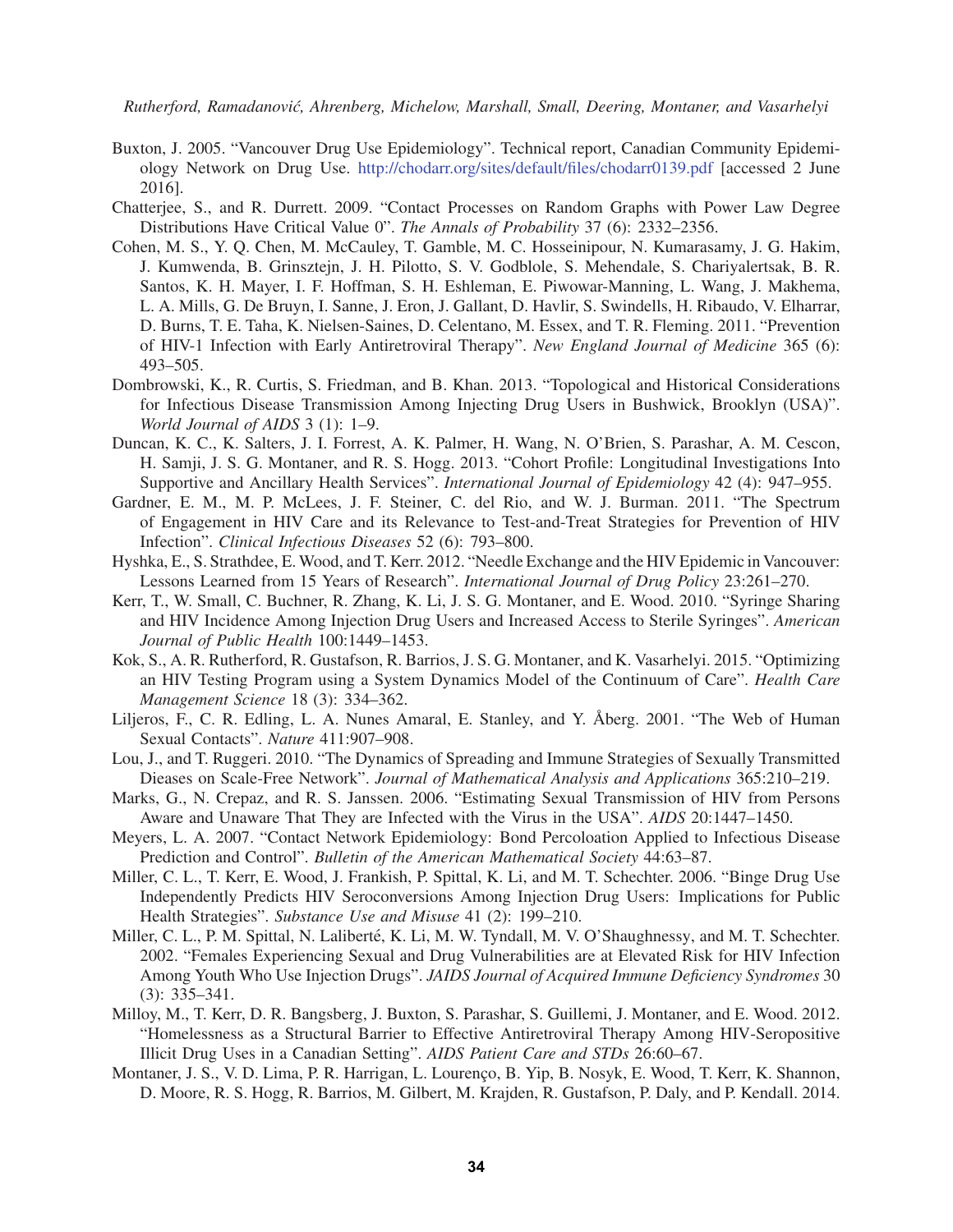"Expansion of HAART Coverage Is Associated with Sustained Decreases in HIV/AIDS Morbidity, Mortality and HIV Transmission: The HIV Treatment as Prevention Experience in a Canadian Setting". *PLOS ONE* 9 (2): e87872.

- NetworkX 2016. "NetworkX Reference". Available via https://networkx.github.io [accessed May 27, 2016]. Los Alamos National Laboratory.
- Newman, M. E. J. 2003. "The Structure and Function of Complex Networks". *SIAM Review* 45 (2): 167–256. Newman, M. E. J. 2010. *Networks: An Introduction*. Oxford: Oxford University Press.
- Pastor-Satorras, R., and A. Vespignani. 2001. "Epidemic Spreading in Scale Free Networks". *Physical Review Letters* 86:3200–3203.
- Ramadanovic, B., K. Vasarhelyi, A. Nadaf, R. W. Wittenberg, J. S. G. Montaner, and A. R. Rutherford. 2013. "Changing Risk Behaviour and the HIV epidemic". *PLOS ONE* 8:e62321.
- Reddon, H., E. Wood, M. Tyndall, C. Lai, R. Hogg, J. Montaner, and T. Kerr. 2011. "Use of North Americas First Medically Supervised Safer Injecting Facility Among HIV-Positive Injection Drug Users". *AIDS Education and Prevention* 23 (5): 412–422.
- Rhodes, T. 2002. "The 'Risk Environment': A Framework for Understanding and Reducing Drug-Related Harm". *International Journal of Drug Policy* 13:85–94.
- Schneeberger, A., C. H. Mercer, S. A. J. Gregson, N. M. Ferguson, C. A. Nyamukapa, R. M. Anderson, A. M. Johnson, and G. P. Garnett. 2004. "Scale-Free Networks and Sexually Transmitted Diseases". *Sexually Transmitted Diseases* 31 (6): 380–387.
- Shannon, K., V. Bright, S. Allinott, D. Alexson, K. Gibson, M. W. Tyndall, and the Maka Project Partnership. 2007. "Community-Based HIV Prevention Research Among Substance-Using Women in Survival Sex Work: The Maka Project Partnership". *Harm Reduction Journal* 4:20.
- Spittal, P. M., K. J. P. Craib, E. Wood, N. Laliberté, K. Li, M. W. Tyndall, M. V. OShaughnessy, and M. T. Schechter. 2002. "Risk Factors for Elevated HIV Incidence Rates Among Female Injection Drug Users in Vancouver". *Canadian Medical Association Journal* 166 (7): 894–899.
- Strathdee, S. A., D. M. Patrick, S. L. Currie, P. G. A. Cornelisse, M. L. Rekart, J. S. G. Montaner, M. T. Schechter, and M. V. O'Shaughnessy. 1997. "Needle Exchange is Not Enough: Lessons from the vancouver Injecting Drug Use Study". *AIDS* 11:F59–F65.
- Toivonen, R., J. Onnela, J. Saramki, J. Hyvönen, and K. Kaski. 2006. "A Model for Social Networks". *Physica A* 371:851–860.
- Tyndall, M. W., S. Currie, P. Spittal, K. Li, E. Wood, M. V. O'Shaughnessy, and M. T. Schechter. 2003. "Intensive Injection Cocaine Use as the Primary Risk Factor in the Vancouver HIV-1 Epidemic". *AIDS* 17 (2): 887–893.
- Tyndall, M. W., D. Patrick, P. Spittal, K. Li, M. V. O'Shaughnessy, and M. T. Schechter. 2002. "Risky Sexual Behaviours Among Injection Drugs Users With High HIV Prevalence: Implications for STD Control". *Sexually Transmitted Infections* 78 (Suppl 1): i170–i175.
- UHRI 2003. "Drug Situation in Vancouver, second edition". http://uhri.cfenet.ubc.ca/images/Documents/ dsiv2013.pdf [accessed June 1, 2016]. Urban Health Research Initiative of the British Columbia Centre for Excellence in HIV/AIDS.
- Vasarhelyi, K., W. Small, B. D. L. Marshall, B. Ramadanovic, A. R. Rutherford, A. Cescon, W. Michelow, L. Ahrenberg, R. W. Wittenberg, and J. S. G. Montaner. 2011. "Balancing Simplicity and Complexity: a Conceptual Framework for a Mathematical Network Model Investigating HIV Prevention Among Injection Drug Users in Vancouver, Canada". In *IAS Conference on HIV Pathogenesis, Treatment and Prevention*. Abstract CDC199 available at http://pag.ias2011.org/abstracts.aspx?aid=4084 [retrieved 1 June 2016].
- Wood, E., and T. Kerr. 2006. "What Do You Do When You Hit Rock Bottom? Responding to Drugs in the City of Vancouver". *International Journal of Drug Policy* 17 (3): 55–60.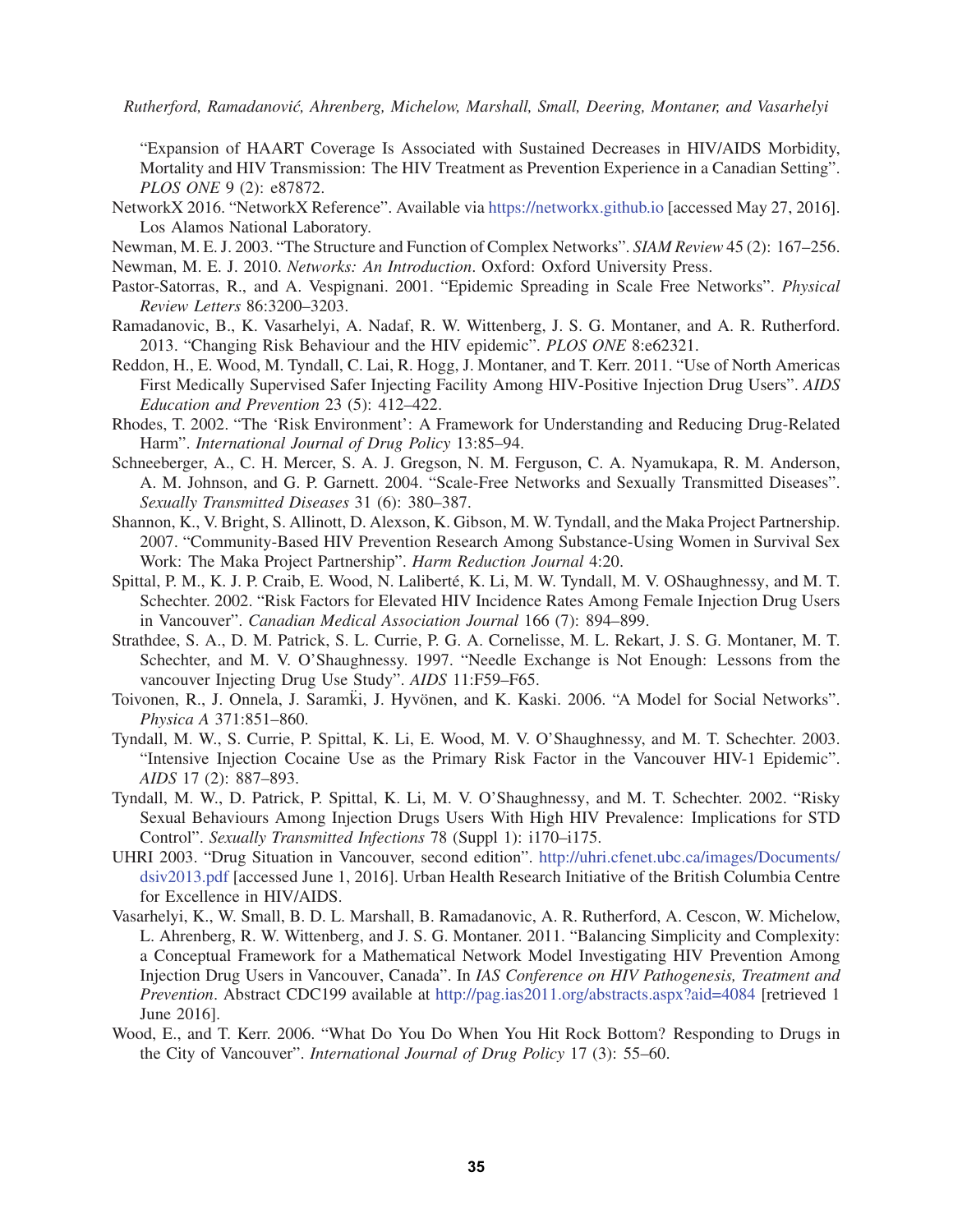Wood, E., M. W. Tyndall, P. M. Spittal, K. Li, R. S. Hogg, J. S. G. Montaner, M. V. O'Shaughnessy, and M. Schechter. 2002. "Factors Associated with Persistent High-Risk Syringe Sharing in the Presence of an Established Needle Exchange Programme". *AIDS* 16 (6): 941–943.

# AUTHOR BIOGRAPHIES

ALEXANDER R. RUTHERFORD is the Scientific Director of the Complex Systems Modelling Group at The IRMACS Centre and an Adjunct Professor in the Department of Mathematics at Simon Fraser University. He holds a PhD in Mathematical Physics from the University of British Columbia. His research interests lie in epidemiological modeling, operations research in health care and public policy, and dynamical systems. His email address is sandyr@irmacs.sfu.ca.

BOJAN RAMADANOVIĆ is a project leader in health care operational research with the Complex Systems Modelling Group at Simon Fraser University. He holds PhD in Physics from the University of British Columbia. His research interest lie in policy and economic modeling using operations research, network modeling, and applied game theory. His email address is bramadan@sfu.ca.

LUKAS AHRENBERG is a wandering scientist and programmer. He holds a PhD in Computer Science from the Max-Planck-Institut Informatik at Universität des Saarlandes. His fundamental research interest is the computational aspects of reality, which naturally translates into a more or less universal curiosity. He can be reached at ahrenberg@irmacs.sfu.ca.

WARREN MICHELOW is a PhD candidate in Epidemiology in the School of Population and Public Health at The University of British Columbia. His interests include data visualization, visual analytics, epidemiological modeling, and health research. He can be reached at michelow@interchange.ubc.ca.

BRANDON D. L. MARSHALL is the Manning Assistant Professor of Epidemiology at the Brown University School of Public Health. He holds a PhD in epidemiology from the University of British Columbia. His research interests focus on substance use epidemiology and the use of individual-based modeling to examine HIV transmission dynamics among drug-using populations. His email address is brandon marshall@brown.edu.

WILL SMALL received his PhD in Interdisciplinary Studies at the University of British Columbia. He is currently an Assistant Professor in the Faculty of Health Sciences at Simon Fraser University. He studies public health problems among illicit drug users, with a focus on HIV prevention and interventions designed to reduce drug-related harm. He can be reached at wsmall@sfu.ca.

KATHLEEN DEERING is a Medical Doctor (MD) Candidate within the University of British Columbia MD Undergraduate Program. She holds a PhD from UBC's School of Population and Public Health. Her interests include clinical, social epidemiological, and mathematical modelling research on sex work, drug use, and HIV, with a focus on women's health and applications to public health policy. She can be reached at kdeering@cfenet.ubc.ca.

JULIO S. G. MONTANER is Professor of Medicine and Head of the Division of AIDS at the University of British Columbia. He also holds the endowed Chair in AIDS Research. He is the Director of the BC Centre for Excellence in HIV/AIDS and the Past-President of the International AIDS Society. He is the UNAIDS Global Advisor on HIV Therapeutics. He played a key role in establishing the efficacy of Highly Active Antiretroviral Therapy (HAART) and since then has established the role of Treatment as Prevention using HAART to simultaneously decrease progression to AIDS and death, as well as HIV transmission.